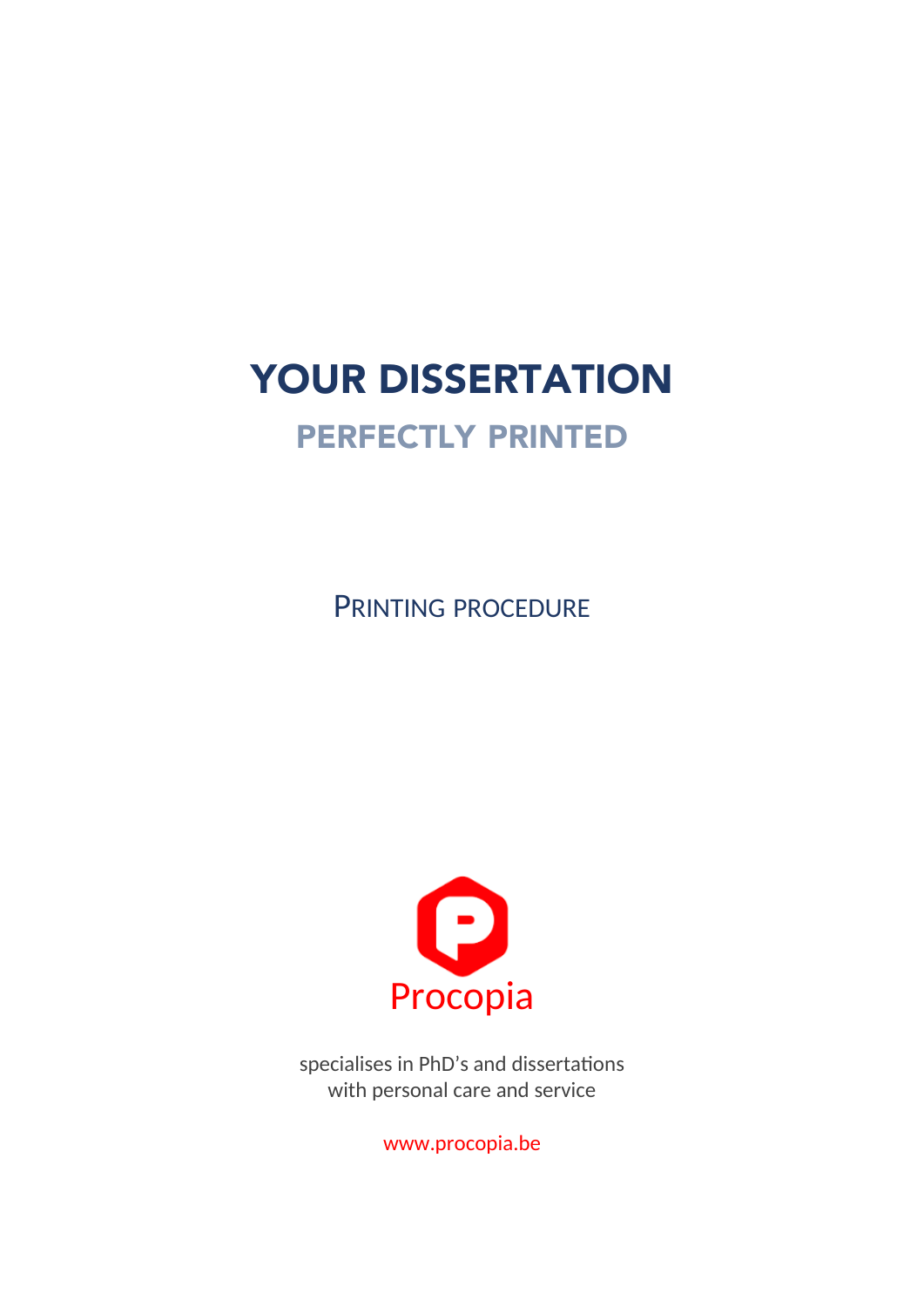### Printing your dissertation

#### 1. Start

You can start in 2 ways:

- either you ask for a price quote through the contact form on www.procopia.be
- or you make an appointment with Veerle, our specialist for dissertations

As soon as you agree with our price quote, we will ask you to supply us with your pdf files of content and cover. And we start making the draft version.

#### 2. Draft printing

Procopia will *always* make a draft version of the printing. This will take 1 to 2 working days.

We ask you to control the draft version personally. In case there would be a doubt on the draft corresponding completely to what you expected, we will ask you for a formal approval of the draft version.

#### 3. Printing

In order to print the final result, we will need:

- the final pdf files of the content
- the pdf file of the cover
- the list of the colour pages
- a confirmation of the number of books needed
- a confirmation of the coating chosen for the cover (basic, glossy or soft touch)
- the invoice chosen (see further)

#### 4. Delivery

After an average of 2 to 3 working days, the total number of books will be ready. You can come and take your dissertations at Procopia's offices for cash payment. If you need an invoice, you can choose several possibilities (see further).

*We wish you good luck defending your dissertation!*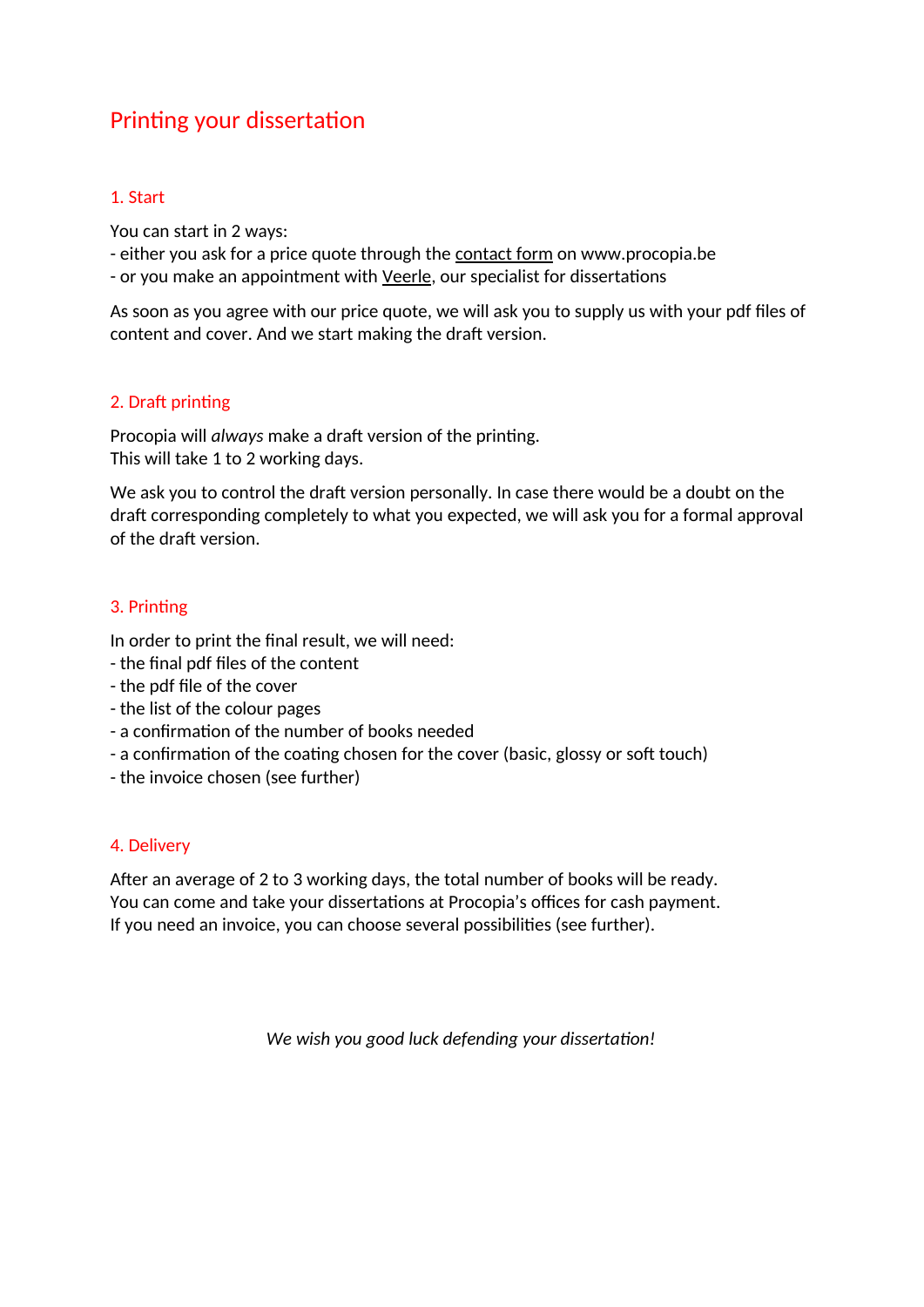#### Before getting started …

We really want you to have a perfectly printed dissertation. It is an important piece of work, in which you invested a lot of time and effort. Therefor we really want to help you to have the perfect final product.

This takes time and concentration, so it is important that the printing procedure is fully respected.

The whole printing takes about 5 working days:

- 1 to 2 working days for draft printing
- 3 working days for final printing

*This is the minimum duration of the process*. This time is needed for the preparation, the printing and the finishing of a qualitative book.

```
For more than 100 books = 1 extra working day (4 working days for final printing).
For more than 200 books = 2 extra working days (5 working days for final printing).
```
When the student gives Procopia the print order, this means he or she automatically agrees with the conditions, mentioned on the price quote and with this procedure.

#### Price quote

We start by making a correct price quote. It allows you to be informed of the price before the printing is started. Procopia's website provides you with a price quote form and we send you a price quote per return.

To allow us to make a correct price quote, we need the following information:

- total number of pages (excluded the cover)
- total number of colour pages
- total number of books

The more books you order, the cheaper each book will be. The price depends to a large extent on the number of pages in black & white, the number of pages using colour and the number of desired copies.

The draft version of the printing is included in the price.

VAT on dissertations is 6 % when the invoice mentions all information of the dissertation. If all information of the dissertation cannot be mentioned, VAT is 21 %.

When you agree with this price quote, please confirm by email mentioning your full name, private address, phone number and the title of your dissertation.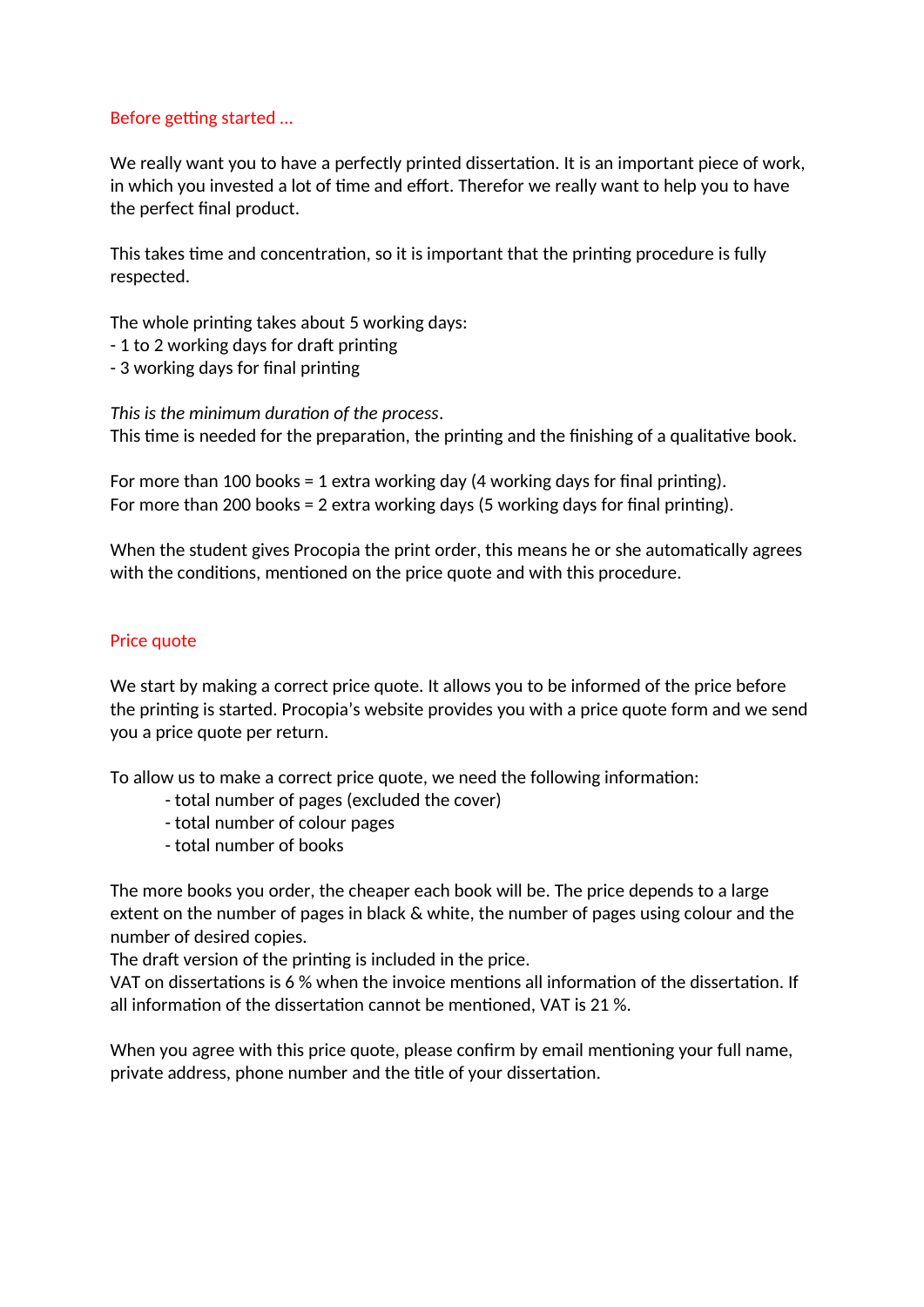#### **Draft**

As soon as the price quote has been approved, we will make an appointment to discuss the draft version of the printing.

This appointment to discuss the draft printing will last for about 15 minutes, and is essential.

We absolutely need a thoroughly controlled draft version and a formal "approval for printing" by the student. Procopia will not print any dissertation without an approved draft version of the printing.

In order to make the draft version of the printing, we will need the following information:

- the pdf-file of the content
- the pdf-file of the cover
- the list of the colour pages.

Please provide the pdf numbering  $(I = first \text{ page})$ , separated by a comma. You can send your files through email, dropbox, WeTransfer or Google drive.

It is the student's or the person delegated by the student's (a class mate, friend, colleague, family member...) exclusive responsibility to control the content of the draft printing and to give the "approval for printing".

The draft version has to be controlled personally. If you are not residing in Belgium, a friend, colleague or family member, etc can come and pick the draft version up in our offices and contact you.

Procopia is not responsible for errors made after the "approval for printing" was given.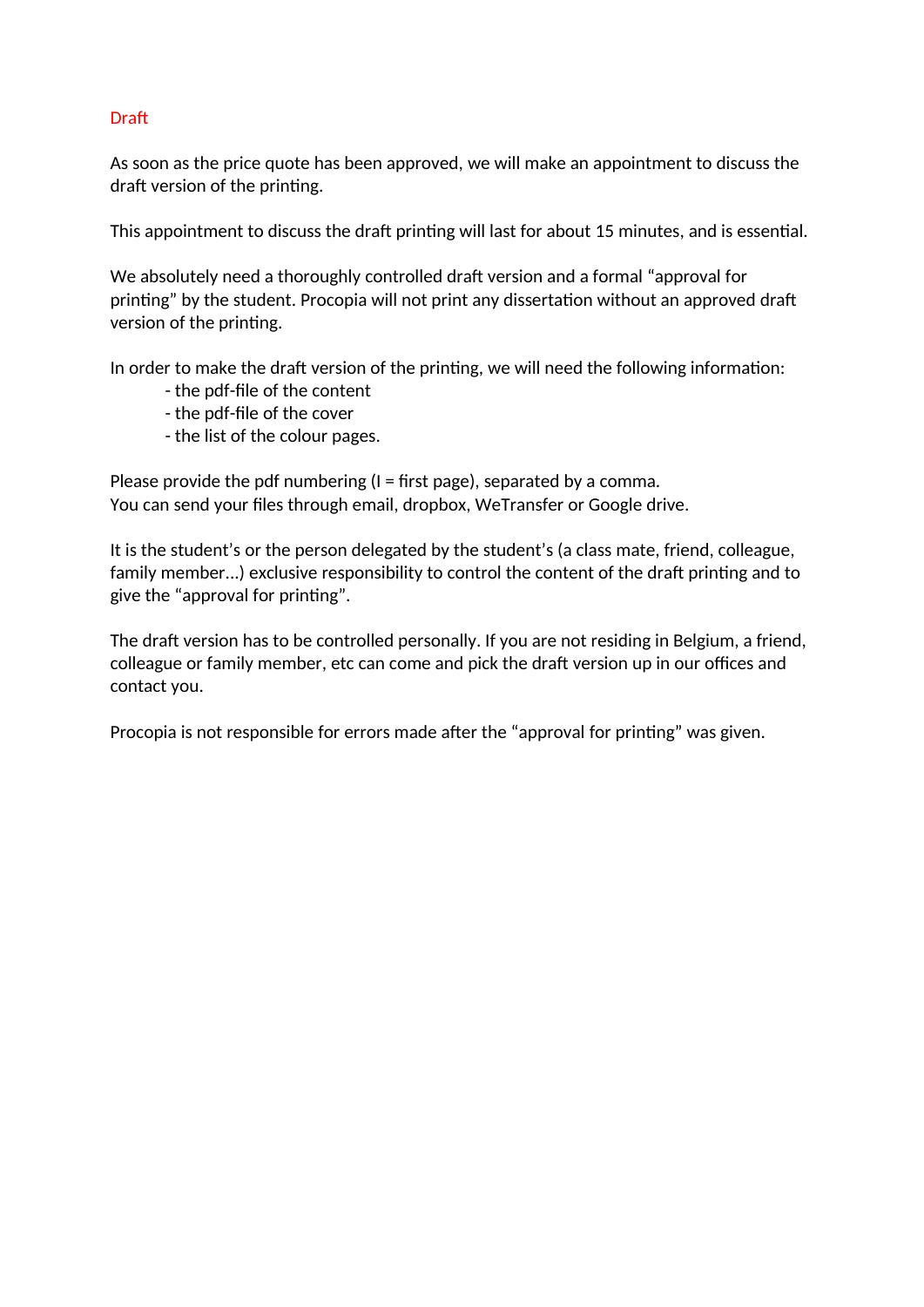#### Final printing

After discussion of the draft version, you are still able to adapt your files.

- For final printing, we will need:
- the PDF-files of the content
- the PDF-file of the cover
- the list of colour pages
- a confirmation of the number of books
- a confirmation of the coating chosen for the cover (basic, glossy or soft touch)

As soon as we have these data, we will communicate you the date on which you can come to collect your books in our offices.

Don't hesitate to contact us if you still have questions on the printing process or if you have technical problems.

#### Lay out content

If you made the lay out of the content in the special format the university prescribes (240 X 160 mm), you can send the content in this format.

If you made the lay out of the content in format A4, you have 2 options:

- a. You send the content in format A4 and we scale it to the format 240 X 160 mm.
- b. You foresee the right margins, so that the text in itself has a lay out of 240 x 160 mm

Please take a look at the scheme with the margins for A4 format and the special format 240 x 160 mm.

Some attention points:

- chapters always start on the right page (odd number pages)

- the positioning of PDF-page numbering and the page numbering are always the same, meaning , odd or even numbering.

- the page numbering has always to be put on the same place : outer side left or right, or centered, on the upper or lower part of the page

- pages with pictures or drawings, for which the images attain to the edge of the page (in graphical terms : bleed), have to have a larger lay out (+/- 5 mm on each side); this is mostly the case on special chapter pages.

- the lay out of the pages without any colour, has to be made in black and white.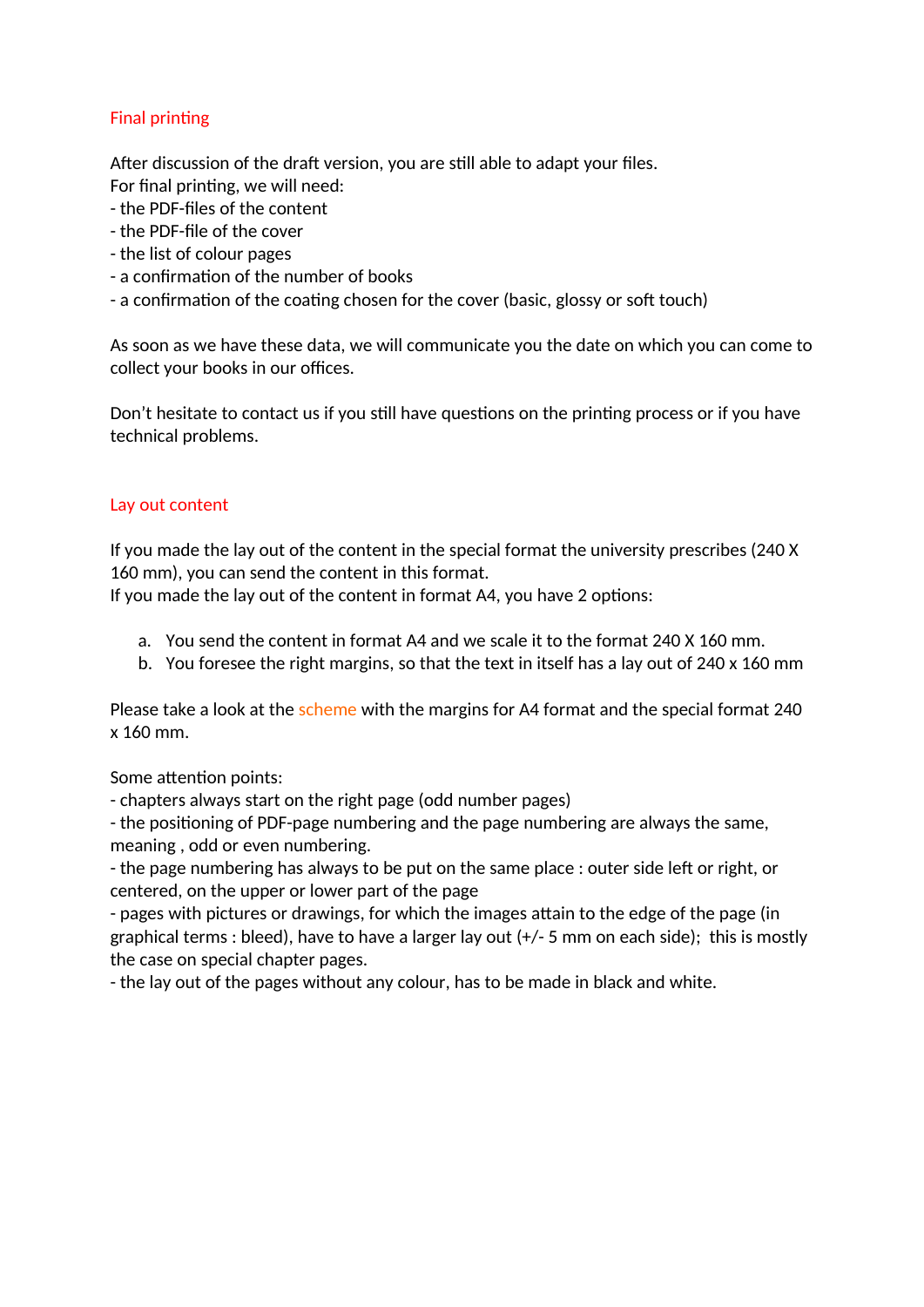#### Lay out cover

The cover has to be made according to the guidelines of KULeuven. Please take a look at the scheme.

The format needs to be 240 x 160 mm, except for dissertations of the faculty in Geology (A4 format). If you are part of the Faculty of Geology, please let us know as from the price quote.

The thickness of the spine can be calculated through this simple formula: The number of inside pages divided through 20 = the thickness of the spine in mm (example: a book of 100 pages has a thickness of spine of 5 mm).

Students can of course make their own cover design. Procopia has no templates for the cover nor for the content. If the cover needs to be adapted by or completely made by Procopia, we start from scratch in a graphical design program. Every design is possible at the price of 60  $\epsilon$  excl. VAT.

#### **scheme standard cover of the University**

 $X =$  the thickness of the spine of the book Y = minimum 5 mm extra space (bleed) If a picture or image attain to the edge, please leave 5mm more of the picture or image over the edge (bleed).  $Z =$  minimum 3 mm

#### **scheme personal cover**

 $X =$  the thickness of the spine of the book

Y = minimum 5 mm extra space (bleed).

If a picture or image comes till the edge, please leave 5mm more of the picture or image over the edge (bleed).

Place all texts, titles and logos at least minimum 10 mm from the edge.

When the lay out is ready, we send an electronic draft version to be controlled.

The cover needs to be controlled on:

- text

- spelling and grammatical errors

- font, images and pictures, as well as their position.

It will only be after the "approval for printing" that the final cover will be printed. After the 'approval for printing', it is the student who is fully responsible for possible errors on the cover. All changes or new printing after the "approval for printing" will be charged on top of the initial price quote.

#### Editor

Normally speaking it is the student and/or the university that are editors. Every university has its own, strict guidelines for publishing a doctoral dissertation. Going from dimensions (e.g. for KU Leuven it is 240 x 160 mm, with exception of the Faculty of Geology, imposing